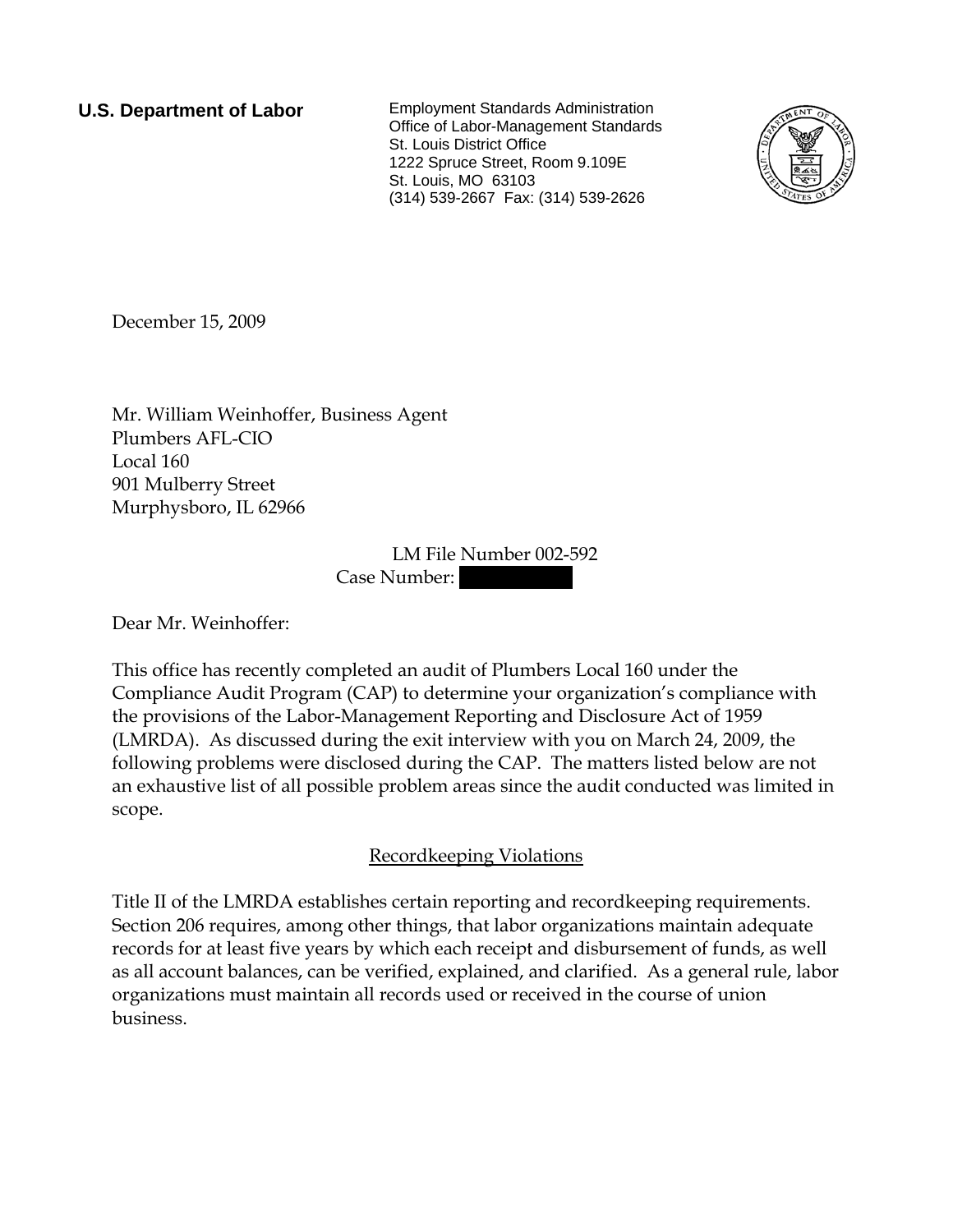Mr. William Weinhoffer December 15, 2009 Page 2 of 6

For disbursements, this includes not only original bills, invoices, receipts, vouchers, and applicable resolutions, but also documentation showing the nature of the union business requiring the disbursement, the goods or services received, and the identity of the recipient(s) of the goods or services. In most instances, this documentation requirement can be satisfied with a sufficiently descriptive expense receipt or invoice. If an expense receipt is not sufficiently descriptive, a union officer or employee should write a note on it providing the additional information. For money it receives, the labor organization must keep at least one record showing the date, amount, purpose, and source of that money. The labor organization must also retain bank records for all accounts.

The audit of Local 160's 2008 records revealed the following recordkeeping violations:

1. General Reimbursed and Credit Card Expenses

Local 160 did not retain adequate documentation for reimbursed expenses and credit card expenses incurred by you and Rudy Amaro totaling at least \$500 per month. For example, the local did not maintain any back-up documentation for gasoline, meal, office supply, or travel-related credit card disbursements. The only form of back-up documentation maintained for most credit card disbursements was the credit card statement.

As previously noted above, labor organizations must retain original receipts, bills, and vouchers for all disbursements. The president and treasurer (or corresponding principal officers) of your union, who are required to sign your union's LM report, are responsible for properly maintaining union records. You have agreed to maintain all back-up documentation for expenses and credit card disbursements from this point forward.

#### 2. Meal Expenses

Local 160 did not require the business agent to submit itemized receipts for meal expenses. The union must maintain itemized receipts provided by restaurants to officers and employees. These itemized receipts are necessary to determine if such disbursements are for union business purposes and to sufficiently fulfill the recordkeeping requirement of LMRDA Section 206.

Local 160 records of meal expenses rarely included an invoice and did not include written explanations of union business conducted or the names and titles of the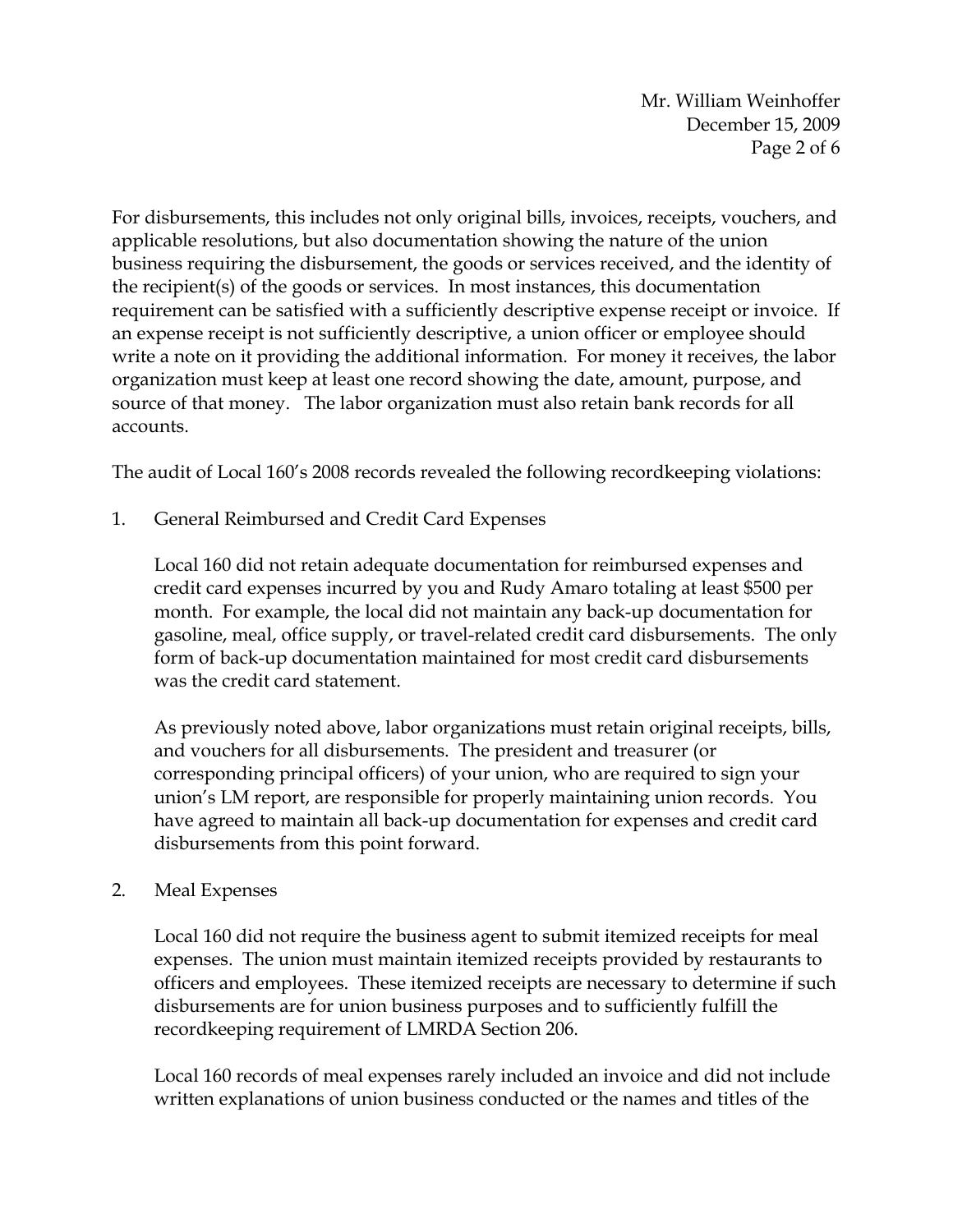Mr. William Weinhoffer December 15, 2009 Page 3 of 6

persons incurring the restaurant charges. For example, a credit card disbursement was made on December 12, 2008 at Tom's Place Restaurant for \$911.63, but the union did not have any back-up documentation for this expense. Union records of meal expenses must include an invoice including written explanations of the union business conducted and the full names and titles of all persons who incurred the restaurant charges. Also, the records retained must identify the names of the restaurants where the officers or employees incurred meal expenses. You have agreed to maintain all meal invoices and record the required information on the invoices from this point forward.

### 3. Disposition of Property

Local 160 did not maintain an inventory of hats, decals, and other property it purchased, sold, or gave away. The union must report the value of any union property on hand at the beginning and end of each year in Item 28 of the LM-2. The union must retain an inventory or similar record of property on hand to verify, clarify, and explain the information that must be reported in Item 28.

The union must record in at least one record the date and amount received from each sale of union hats, decals and other items.

#### 4. Lack of Salary Authorization

Local 160 did not maintain records to verify the salaries reported in Schedules 11 (All Officers and Disbursements to Officers) and 12 (Disbursements to Employees) of the LM-2 were the authorized amount and therefore were correctly reported. The union must keep a record, such as meeting minutes, to show the current salary authorized by the entity or individual in the union with the authority to establish salaries. For example, there was no record in the union records of the proper salary level for you or Office Secretary Marilyn Perry. You agreed to include authorization of the salaries in the meeting minutes.

Based on your assurance that Local 160 will retain adequate documentation in the future, OLMS will take no further enforcement action at this time regarding the above violations.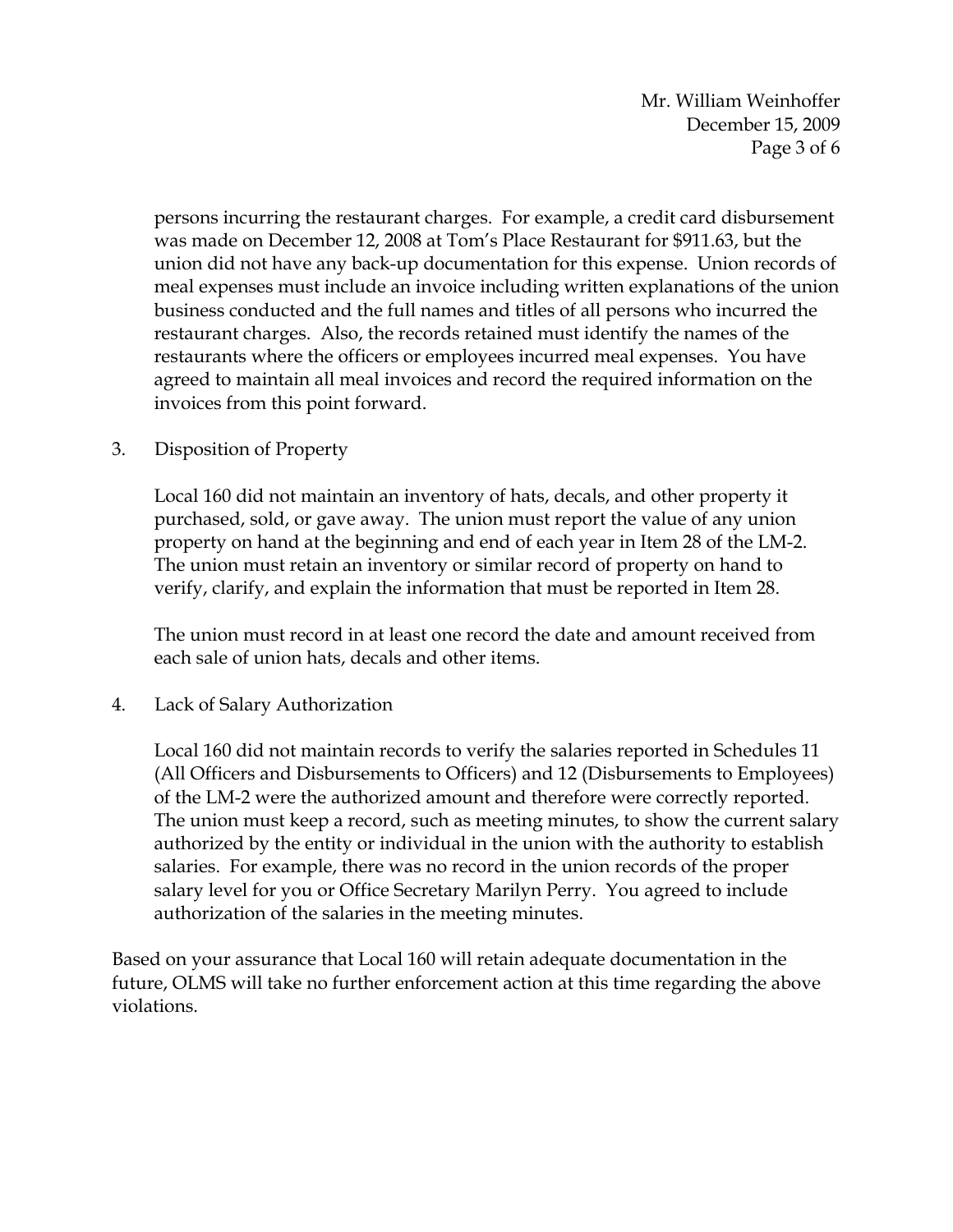Mr. William Weinhoffer December 15, 2009 Page 4 of 6

## Reporting Violations

The audit disclosed a violation of LMRDA Section 201(b), which requires labor organizations to file annual financial reports accurately disclosing their financial condition and operations. The Labor Organization Annual Report Form LM-2 filed by Local 160 for fiscal year ending December 31, 2007, was deficient in the following areas:

#### 1. Automobile Expenses

Local 160 did not include in the amounts reported in Schedule 11 (All Officers and Disbursements to Officers) and Schedule 12 (Disbursements to Employees) disbursements for the operation and maintenance of union automobiles totaling at least \$400 per month.

The LM-2 instructions provide two methods for reporting automobile-related expenses. The union must report in Schedules 11 and 12 direct and indirect disbursements for the operation and maintenance of union owned and leased vehicles and the operation and maintenance of vehicles owned by union personnel (including gasoline, repairs, and insurance). The union may divide the expenses and report them in Columns F and G based on miles driven for union business (supported by mileage logs) compared with miles driven for personal use.

Alternatively, rather than allocating the expenses between Columns F and G, if 50 percent or more of an officer's or an employee's use of a vehicle was for official business, the union may report all of the expenses relative to the vehicle assigned to the officer or employee in Column F of Schedule 11 or 12 with an explanation in Item 69 (Additional Information) that the officer or employee used the vehicle part of the time for personal business. Similarly, if a vehicle assigned to an officer or employee was used less than 50 percent of the time for business, all of the expenses relative to that vehicle may be reported in Column G with an explanation in Item 69 that the officer or employee used the vehicle partly for official business.

2. Disbursements to Officers and Employees

Local 160 did not include some payments to officers and employees in Schedule 11 (All Officers and Disbursements to Officers) and Schedule 12 (Disbursements to Employees). It appears that the local erroneously reported these payments in Schedules 15 through 19.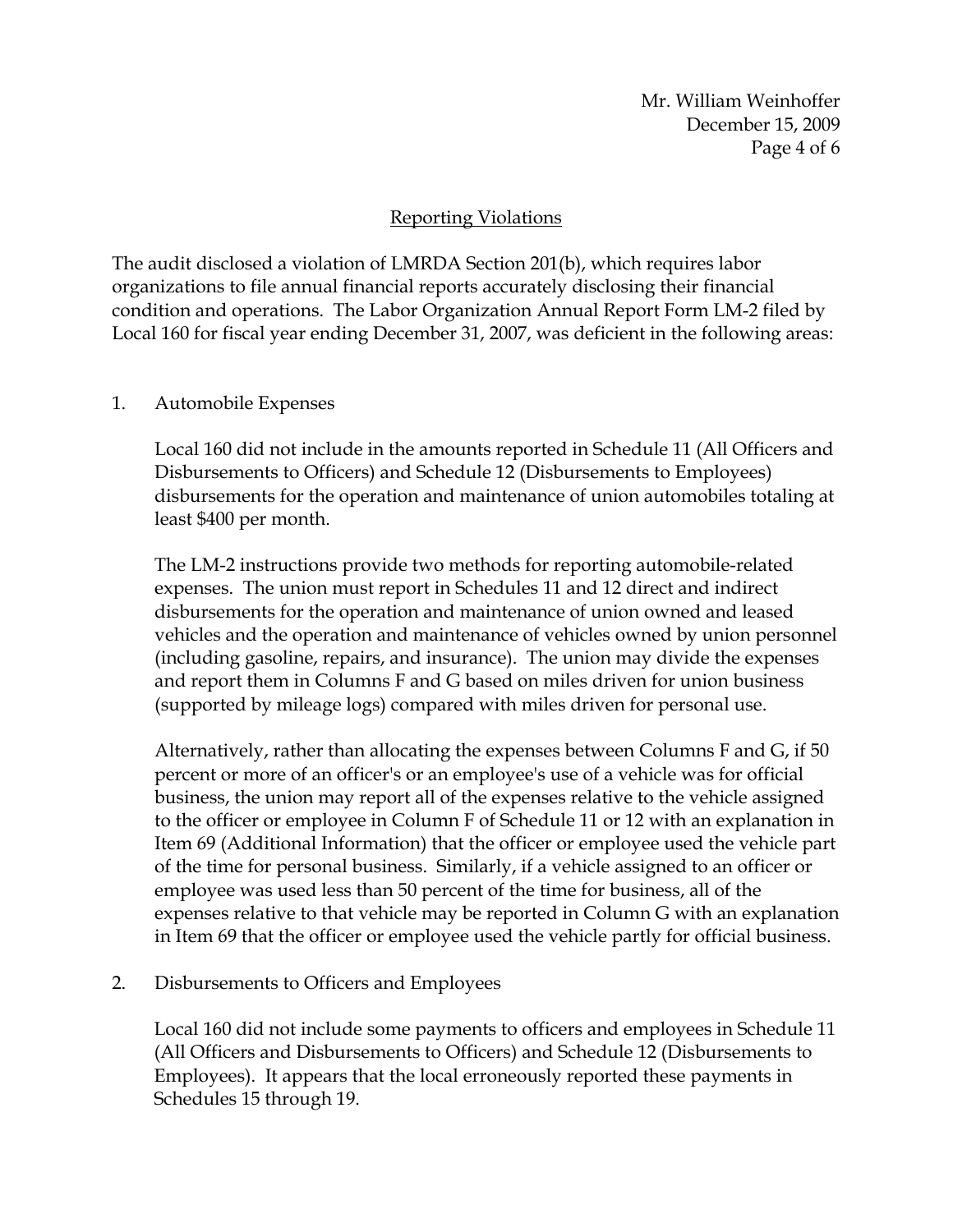Mr. William Weinhoffer December 15, 2009 Page 5 of 6

The union must report in Column F of Schedules 11 and 12 (Disbursements for Official Business) direct disbursements to officers and employees for reimbursement of expenses they incurred while conducting union business. In addition, the union must report in Column F of Schedules 11 and 12 indirect disbursements made to another party (such as a credit card company) for business expenses union personnel incur. For example, meal expenses and gasoline charges should be reported in Column F. However, the union must report in Schedules 15 through 19 indirect disbursements for business expenses union personnel incur for transportation by public carrier (such as an airline) and for temporary lodging expenses while traveling on union business. The union must report in Column G (Other Disbursements) of Schedules 11 and 12 any direct or indirect disbursements to union personnel for expenses not necessary for conducting union business.

3. Reporting Accounts

The LM-2 report for fiscal year ending December 31, 2007 did not include all of the local's assets. These LM reports do not the union's Voluntary/Emergency Fund or the Member Savings Fund. Both of these bank accounts are operated by Local 160 and thus are union funds which must be reported on the local's LM report. You agreed these accounts are union funds and will report these assets on the 2008 LM-2 report and all future reports.

I am not requiring that Local 160 file an amended LM report for 2007 to correct the deficient items, but Local 160 has agreed to properly report the deficient items on all future reports it files with OLMS.

# Other Issues

# 1. Expense Policy

As I discussed during the exit interview with you, the audit revealed that Local 160 does not have a clear policy regarding the types of expenses personnel may claim for reimbursement and the types of expenses that may be charged to union credit cards. For example, you stated purchases over a certain amount are first approved by the executive board and/or membership, but this policy is not in writing in any union document. OLMS recommends that unions adopt written guidelines concerning such matters. You agreed to address this issue with either the executive board or the membership and provide a clear expense policy.